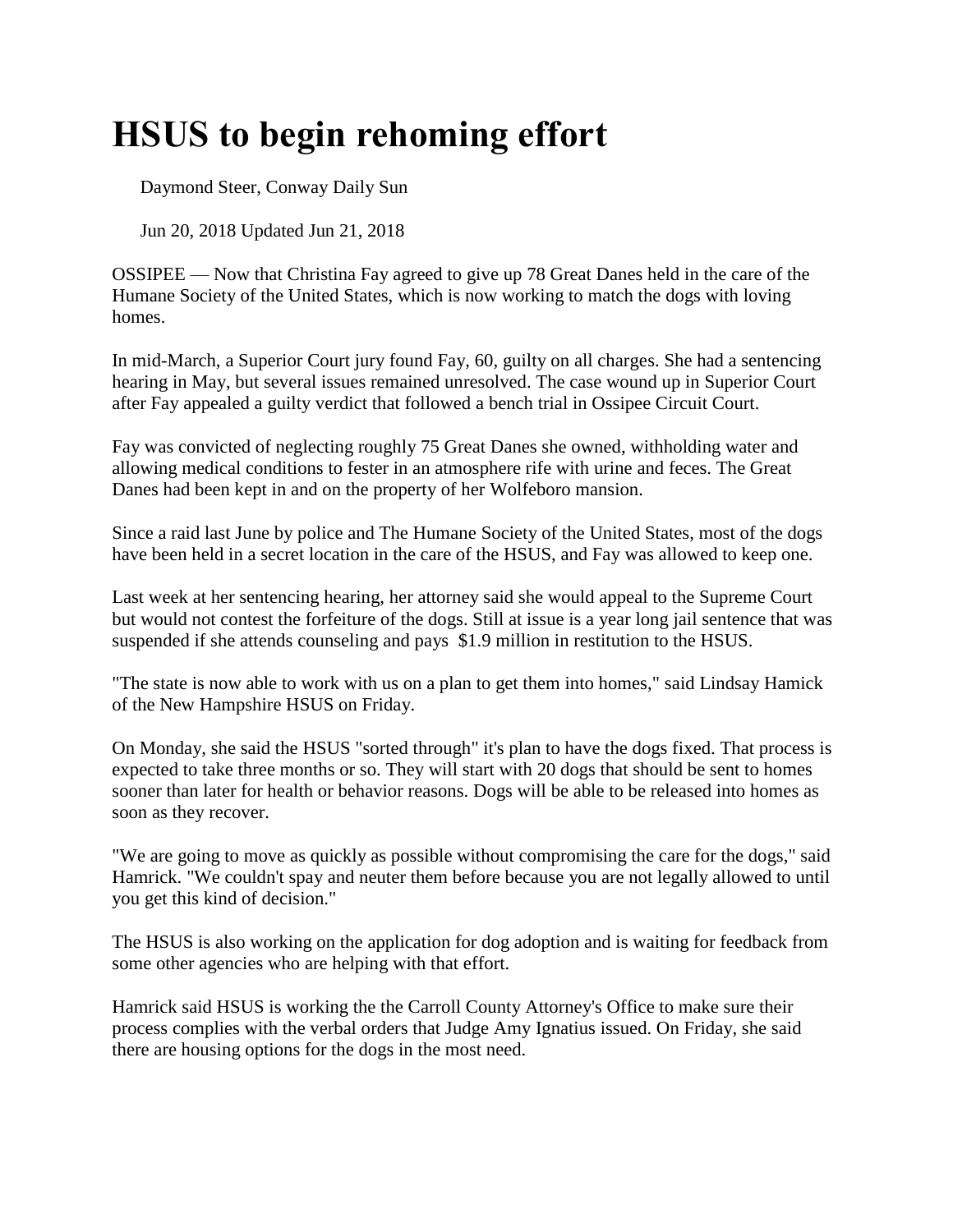"We want to make sure those dogs who have those complex medical issues are in a home first if at all possible," said Hamrick adding the dogs were seriously neglected under Fay and their rehabilitation will continue in their new homes and that "may or may not be challenging" for whomever adopts them.

The HSUS is working with "reputable" Great Dane organizations to find homes. The dogs won't be placed with anyone who is affiliated with Fay. Owners will need "significant resources" to afford paying for the care of many of the dogs because of their various medical conditions.

She said plenty of people have already sought to adopt the dogs. Whether the dogs would do well in a family setting with children or other dogs depends on the individual dog's personality.

"When this case happened we received hundreds and hundreds of emails with interested adopters," said Hamrick adding that not all would be suitable to take dogs. "This is not a case where there is a lack of interested adopters.

"The task that we have before us is to pair each individual dog with the family that best meets their needs."

At the sentencing hearing last Thursday, Fay's defense team suggested a woman named Nancy Fantom of Saddleback Pet Services in Northwood could arrange for new homes.

Judge Amy Ignatius said Saddleback could assist the HSUS in finding new homes. She said all the animals must be spayed or neutered. She also said the HSUS cannot simply transfer the dogs wholesale to another organization. Fay and her associates cannot end up with the dogs. No dogs may be euthanized because a home cannot be found.

The HSUS must report to the County Attorney's Office if they can't find homes for dogs after three months or if a dog is too dangerous to be placed.

"What the public can be assured of is unless we have reported that concern to the court all of the dogs will find forever loving homes," said Hamrick.

The HSUS wouldn't release the names of adopters unless there was a court requirement to do so.

She added anyone who wants a Great Dane but didn't get one from this case is encouraged to look for dogs from Great Dane rescue organizations.

"We hope that this raises some awareness that there are a lot of Great Danes that are looking for loving homes," said Hamrick.

For now Fay doesn't have to pay the restitution because it's stayed on appeal. Asked what the public can do to help the dogs, Hamrick at this point the HSUS is celebrating that the dogs have been forfeited to the state. She is pleased with the support they have been given.